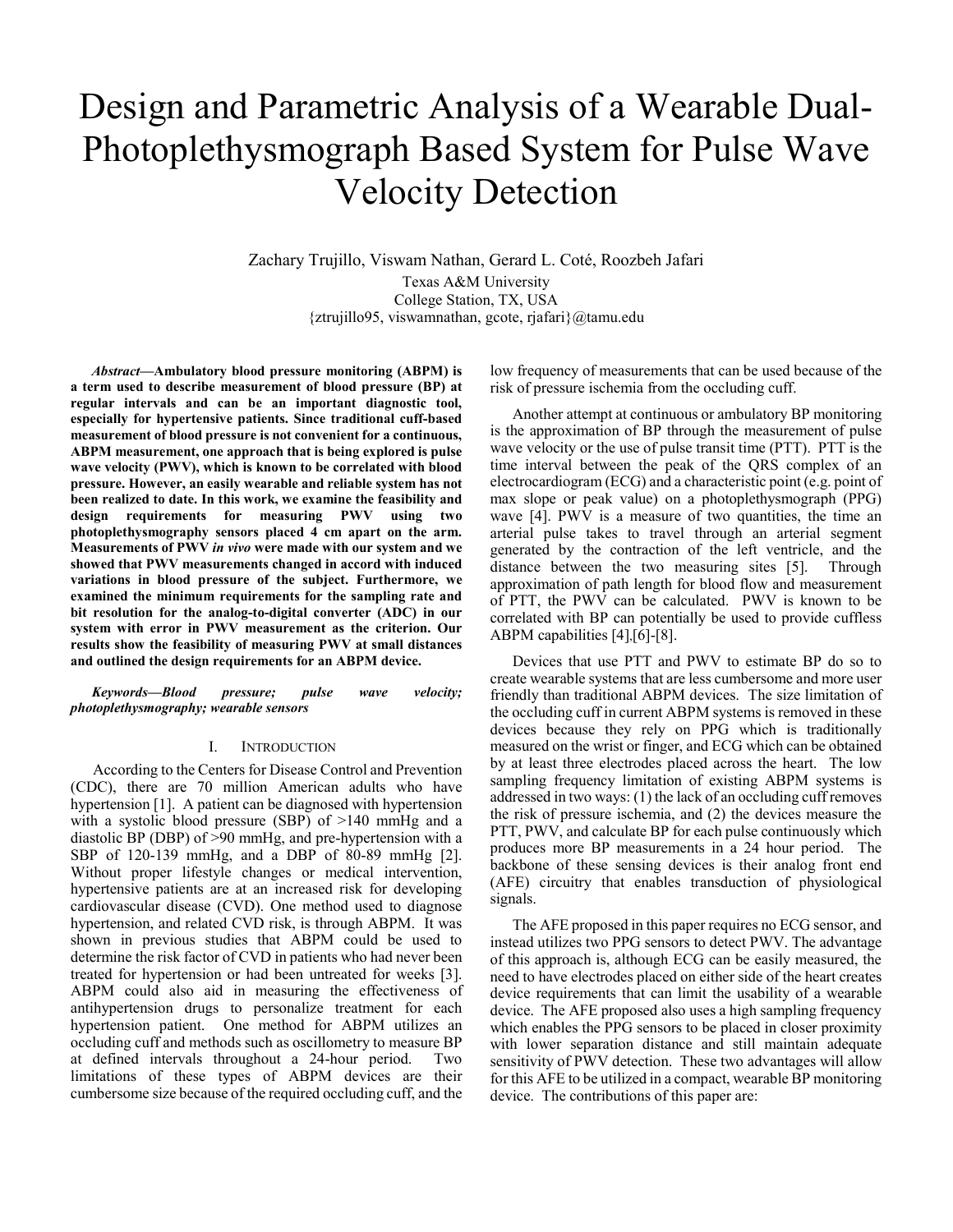- Development of a custom AFE for measuring PWV using two PPG sensors placed close to each other on the arm to emulate a wearable system.
- Statistical verification of measurements using *in-vivo* experimental data collection
- Mathematical modeling and discussion of ADC design requirements for robust and accurate measurement of PWV in a wearable system.

## II. RELATED WORK

A previous device developed to estimate BP through PWV is the BioWatch [6]. The BioWatch is a wrist based ECG/PPG coupled device which places three dry ECG electrodes on the underside and top of the device. The PPG sensor is a flat reflectance-type PPG placed on the underside of the device. PWV was calculated by the BioWatch by approximating the arterial path length as half of the user's height and measuring PTT using the peak in the QRS complex of the ECG signal and point of max inclination on the pulse wave. The limitation with this device is that it requires the use of both hands to measure ECG and hence PWV. The proposed device will only require sensing on a single arterial segment on the underside of the wrist, the other hand of the user is not required to measure PWV.

Another device developed was an adhesive chest sensor that detected a so-called pulse wave transit time (PWTT), which is synonymous with PTT [7]. The differential electrodes for ECG are placed 40 mm apart on the underside of the device along with a reflectance-type PPG sensor centered between the two electrodes. The device was meant to be placed on the user's chest, specifically the sternum, to reduce myoelectric interference from muscle tissue. Placement on the sternum also reduces the risk of detachment because there is less displacement of the sensors due to motion. Fuke et al. used the onset, or foot, of the pulse wave and the previously determined QRS peak to calculate their PWTT. For our system, we will test the viability of measuring PTT using the time difference between the onsets of the pulse waves.

Both of the previous devices utilized ECG and PPG signals to calculate PWV, and apart from being relatively inconvenient, using the ECG in conjunction with PPG can result in errors due to variable ejection fraction times across patients. The possibility of measuring local PWV over the carotid artery was tested in another work with an AFE circuit that generated two PPG signals with a single source [8]. The prototype AFE circuit consisted of two photodiodes placed equidistant from a single IR LED. The system utilized a National Instruments® DAQ that acquired samples simultaneously at 100kSPS. Our system will use an ADC chip to collect, store, and visualize data in order to give us the opportunity to reduce the size of the intended device instead of relying on a larger DAQ system.

#### III. MATERIALS AND METHODS

# *A. Design of Analog Front End Circuit*

The AFE circuit consists of transmit (TX) and receive (RX) blocks. The TX block controls the LED current amplitude, and the RX block includes the transduction, conditioning, and digitization circuits. There are two reflective type PPG sensors, and each sensor has one photodiode (Fairchild Semiconductor – QSB34CGR) centered between two green LEDs (Kingbright – APL3014MGC-F01) which have a peak wavelength of 574 nm. Saturation does not occur despite the absence of an optical barrier because of the arrangement ensuring the viewing angles of the LEDs do not intersect with the reception angle of the photodiode. Current control to the LEDs is carried out using a constant +5V voltage and a potentiometer. The current output from the photodiodes are sensitive to environmental noise so ground shielded cables (General Cable – C1352A. 18. 10) were used to connect the PPG sensors to the trans-impedance amplifiers (TIA) (Texas Instruments – OPA381AIDGKT). After the I-V conversion, the signal passes through a conditioning block, composed of a passive RC anti-aliasing filter with a cutoff frequency of 50 kHz and a fully differential amplifier (FDA) stage which buffers the differential inputs to the ADC (Texas Instruments – THS4521DGK). The digitization is carried out using a delta-sigma ADC (Texas Instruments – ADS1274IPAPR). The FDA and ADC are used as part of the ADS1274 performance design kit (Texas Instruments - ADS1274EVM-PDK) to allow us to easily modify platform settings to develop the AFE. The circuit prior to the digitization circuits is shown, with functional blocks marked, in Fig. 1.

## *B. Local Pulse Wave Velocity*

The first step to measuring PWV is the calculation of the PTT over an arterial segment. The proposed AFE utilizes two dual-source PPG sensors to detect a pulse wave at two separate locations on the radial artery. The onset or foot of the pulse wave captured by the two sensors will be identified offline, and the time between every two successive feet will give us the PTT, as illustrated in Fig. 2. Local PWV of the radial artery will then be determined using  $(1)$ .

$$
Local PWV = \frac{PTT}{D} \tag{1}
$$

Where *D* is the distance between the two PPG sensors along the radial artery.



Fig. 1. Analog front end circuit for pulse wave velocity detection system prior to the digitization phase.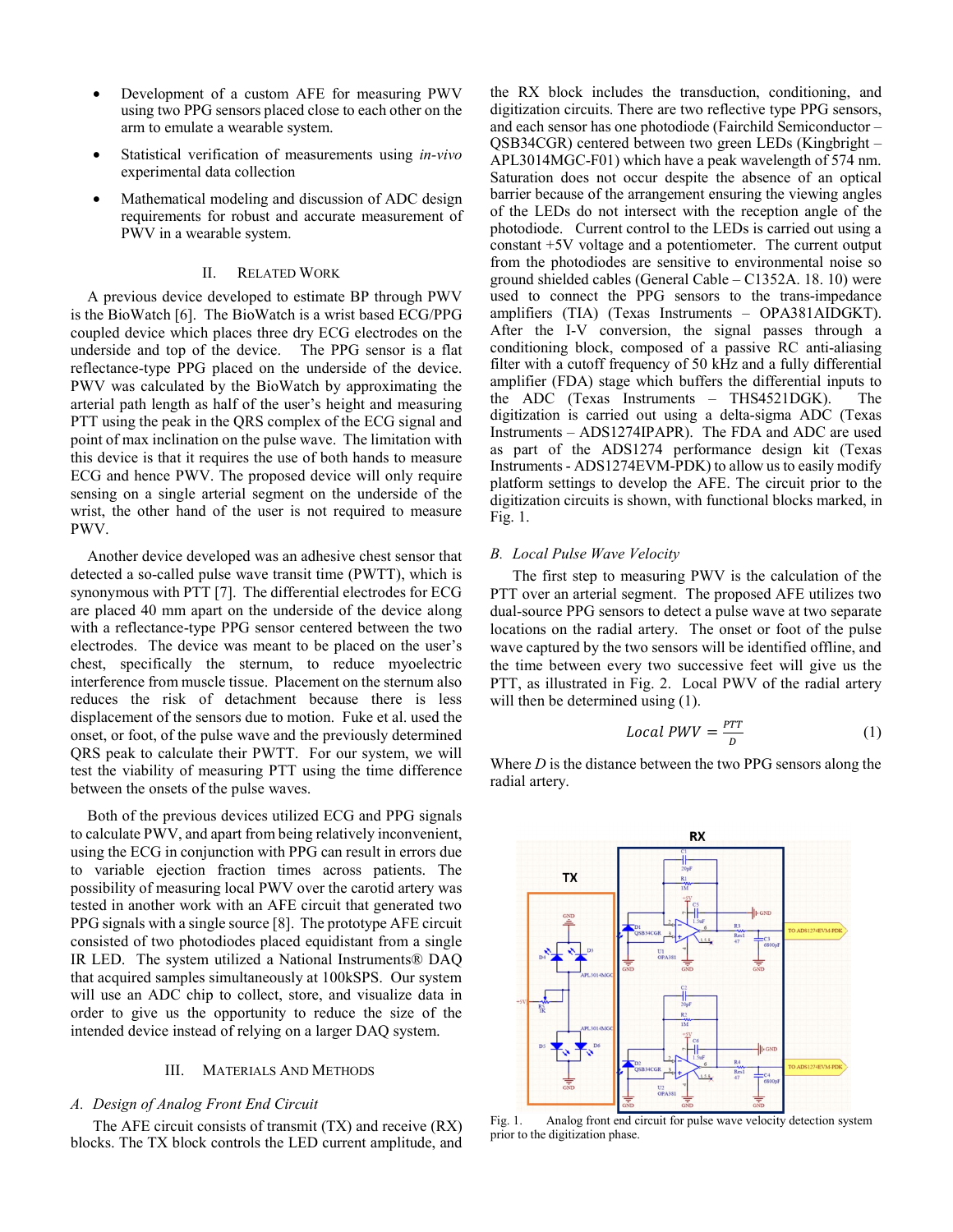

Fig. 2. Pulse wave measured at two separate sensors indicating pulse transit time between feet of the two signals. Sensor 1 is placed distal to Sensor 2 along the radial artery. Signals have been inverted to show typical shape of PPG signals.

## *C. Importance of Sampling Frequency*

The sampling frequency for the ADC used for this AFE is important because it determines the sensitivity for detecting PWV. Calculating the sensitivity starts with (2), which calculates the number of samples between the feet of the two measured pulse waves given an initial PWV value.

$$
N_1 = nint(\frac{D}{pWV_i}f_s)
$$
 (2)

*N*<sup>1</sup> is the number of samples between feet, *D* is the distance between the two PPG sensors in meters,  $PWV_i$  is the initial PWV measurement,  $f_s$  is the sampling frequency of the ADC, and *nint()* returns the nearest integer value because it is impossible to have a non-integer value for  $N_l$ . Adding or subtracting one sample from  $N_1$  gives us the number of samples that represent the smallest change in PWV. Using a variation of (2), we can calculate the PWV from the single sample number difference as shown in (3).

$$
PWV_f = \frac{D}{N_1 \pm 1} f_s \tag{3}
$$

 $PWV_f$  is the new PWV as a result of changing the distance between the feet of the two waves by the minimum amount: one sample. Considering the fact that the increase or decrease of one sample produces the same change in PWV, we will only consider a single sample decrease in the number of samples between the feet. Putting the equations together and simplifying gives

$$
S_i = \frac{PWV_i}{N_i - 1} \tag{4}
$$

Where the sensitivity  $S_i$  is (PWV<sub>f</sub> – PWV<sub>i</sub>), the minimum detectable change in PWV with a change in PTT from a one sample number difference between pulse waves with a given *D*  and *fs*. Knowing the sensitivity, we can also model the maximum percent error in PWV due to quantization error:

$$
Max\% Error = \frac{s_i}{\text{pWV}_i} \tag{5}
$$

# *D. Signal Processing*

The ADS1274EVM-PDK was connected to a PC using a USB connection, and the data was saved and processed offline in MATLAB®. The data was filtered in the digital domain using a 2nd order Butterworth high pass filter with a cutoff frequency 0.8 Hz to remove baseline wander, and a 4<sup>th</sup> order Butterworth low pass filter with a cutoff frequency of 10 Hz to remove AC power line noise. PTT was calculated using the onset or foot of the wave, which was calculated using threshold based peak detection.

## *E. Valsalva and Mueller Maneuvers*

In order to simulate an elevated BP *in vivo,* we leveraged the Valsalva maneuver [9]. The Valsalva maneuver is a process wherein a subject will exhale against a closed airway to increase intrapleural pressure and subsequently increase arterial BP. The Mueller maneuver, which is a process wherein the subject attempts to inspire at residual capacity against a closed/restricted airway to create a negative intrathoracic pressure, was used to simulate a drop in BP [10]. Since a change in BP has been correlated with a change in PWV, the two maneuvers were incorporated into the *in vivo* experiments to assess the AFE's capability of detecting corresponding changes in PWV [6]-[10].

### IV. RESULTS AND DISCUSSION

#### *A. In-Vivo Experiments*

In order to verify the functionality of the system, data collection was carried out on the underside of the right wrist for a single subject. The informed consent and protocol were approved by the IRB at Texas A&M University. The PPG sensors were placed on the radial artery 4cm apart using adhesive wrap. Subject was instructed to remain in the supine position throughout the experiment, and asked to either continue breathing normally, perform the Valsalva maneuver, or perform the Mueller maneuver in successive trials. Three trials were conducted for each of the three breathing states, and each trial consisted of 8 seconds of data collection, with sufficient time in between trials to allow for recovery from the physiological effects of the breathing maneuvers. The average PWV as measured offline for the resting state (normal BP) trials, Valsalva maneuver (elevated BP) trials, and Mueller maneuver (reduced BP) trials were 7.11m/s, 9.02m/s and 4.35m/s respectively. The resting average PWV is within the expected human physiological range of about  $6 - 14$  m/s.

# *B. ADC Parameter Analysis*

We evaluated the minimum requirements and the effects of varying two parameters of the ADC: sampling rate and bit resolution. We saved all the data at a sampling rate of 128kHz and the full resolution of 24 bits. Subsequently, in MATLAB we progressively decimated and reduced the resolution of the data to simulate different ADC configurations. In Fig. 3, we plot the measured experimental percentage error in PWV as a function of the sampling frequency, and compare it to the modeled maximum percentage error from (5). Here experimental error is defined as the error with respect to the PWV calculated in the highest ADC configuration: 128kHz sampling and 24-bit resolution. We see that the measured error for the various breathing maneuvers largely follows the expected model described in Section III C. In Fig. 3(a) the experimental error is higher than the model in places, and this